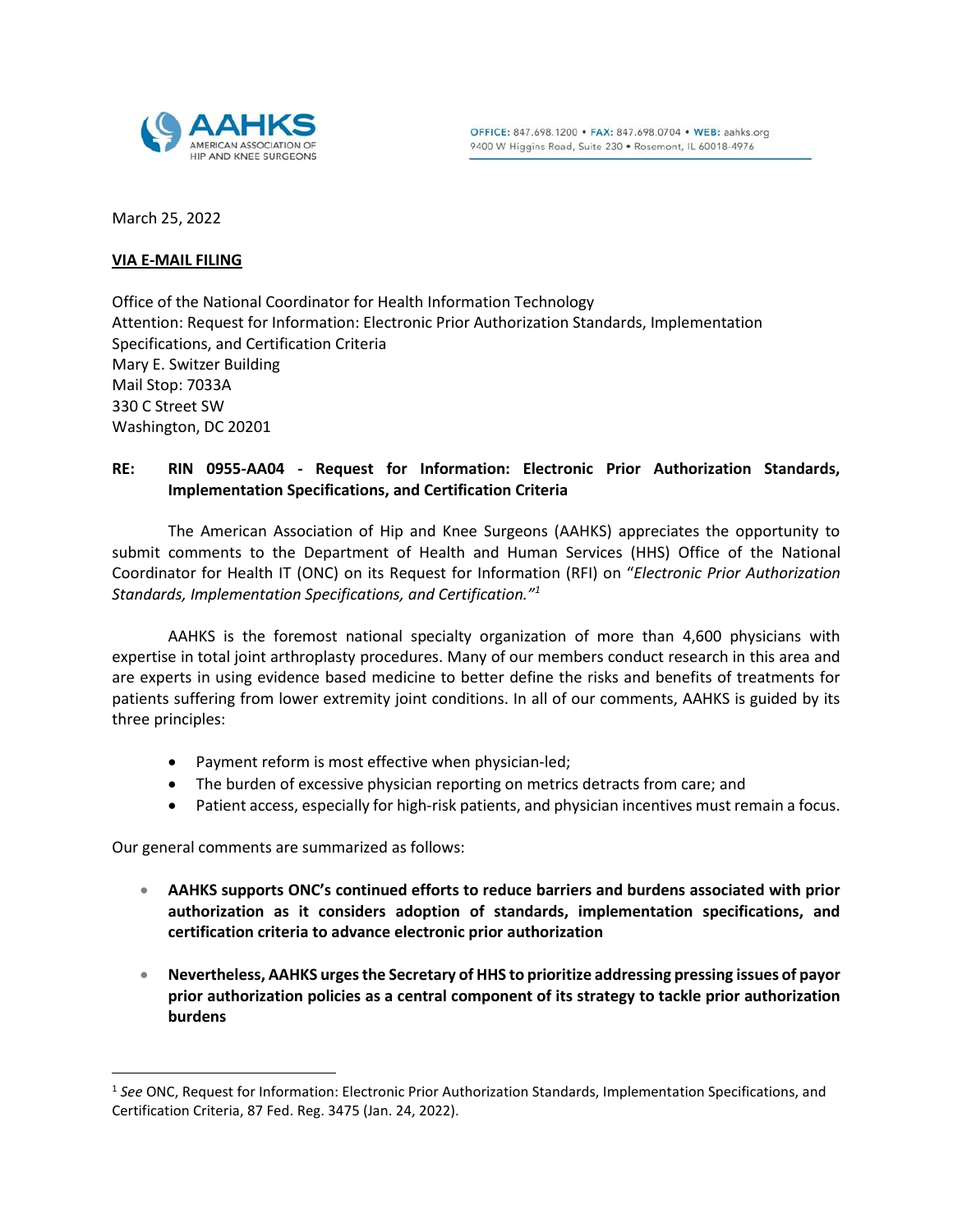- **AAHKS believes that improving health IT functionality without addressing the urgent, underlying issues associated with payor prior authorization policies would further build upon a broken system that creates barriers for patients and over-burdens providers**
- **Shifting the center of care back to the patient-provider relationship and away from payerimposed administrative burdens should be a paramount consideration in any policy ONC ultimately adopts**
- **Therefore, if ONC proceeds to propose the adoption of standards, implementation specifications, and certification criteria for electronic prior authorization, AAHKS urges HHS to offer providers incentives and implement policies to ensure providers have adequate financial support. Providers should not be asked to bear a disproportionate amount of the costs or burdens of system-wide standards enhancements**

## **I. Certified Health IT Functionality**

**AAHKS urges HHS to improve alignment of the burdensome prior authorization policies payors impose on providersthat vary in requiring when payors require prior authorization, the methods payors require providers to use to make prior authorization requests, the clinical criteria on which payors base their prior authorization standards, and the qualifications of individuals reviewing prior authorization requests for payors.** 

AAHKS has a positive view regarding the core set of the functional capabilities ONC lists in the RFI and believes thoughtful, patient and provider-focused adoption of such capabilities to be critical to improving providers' interactions with payor systems. However, AAHKS considers improvements to health IT functionality to be merely one component of greater policy reforms needed to reduce providers' prior authorization burdens. As the RFI notes from the *Strategy on Reducing Regulatory and Administrative Burden Relating to the Use of Health IT and EHRs* ("ONC HIT Strategy"), payors' and health IT developers' attempts to address prior authorization in an ad hoc manner has resulted in a diversity of payor standards that reflect individual payer's technology considerations, lines of business, and customer-specific constraints. <sup>2</sup> AAHKS believes this wide variation of payor prior authorization standards currently poses more immediate and significant burdens on providers and barriers for patients.

As ONC specifically cites in its RFI, some of the key challenges ONC identified in its ONC HIT Strategy included "(i) [d]ifficulty in determining whether an item or service requires prior authorization; (ii) difficulty in determining payer-specific prior authorization requirements for those items and services; (iii) inefficient use of provider and staff time to navigate communications channels such as fax, telephone, and various web portals; and (iv) unpredictable and lengthy amounts of time to receive payer decisions."<sup>3</sup> Comprised of challenges beyond the scope of what can be solved through improved certified health IT functionality alone, this list emphasizes the importance of HHS expanding its efforts to a multi-faceted approach to reduce prior authorization burdens on patients and providers.

 $\overline{a}$ 

<sup>2</sup> *See* ONC. Strategy on Reducing Regulatory and Administrative Burden Relating to the Use of Health IT and EHRs, (Feb. 2020'), [https://www.healthit.gov/sites/default/files/page/2020-02/BurdenReport\\_0.pdf](https://www.healthit.gov/​sites/​default/​files/​page/​2020-02/​BurdenReport_​0.pdf) [hereinafter "ONC HIT Strategy"].

<sup>3</sup> *See* 87 Fed. Reg. at 3476 *citing* ONC HIT Strategy at 25.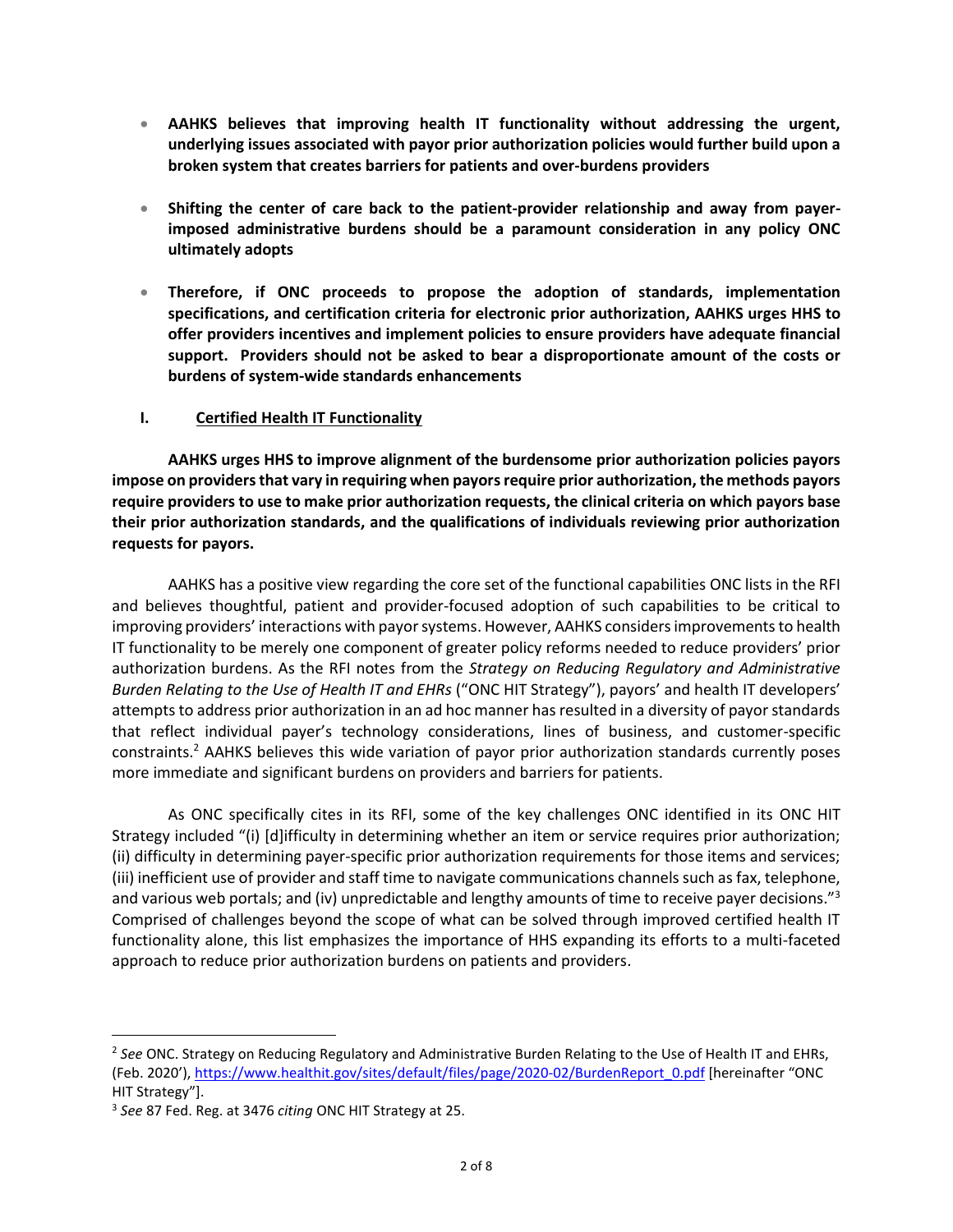**1. Issues Regarding When Payors Require Prior Authorization.** As a threshold matter, approximately 65% of respondents to a March 2022 poll of AAHKS members (the "2022 AAHKS Survey") reported determining whether certain treatments require prior authorization to be either "somewhat difficult" or "extremely difficult." *See* Figure 1(A). Further concerning, approximately 95% of AAHKS' respondents reported that the proportion of cases requiring prior authorization "increased significantly" or "increased somewhat" over the past 5 years. *See* Figure 1(B). **AAHKS urges HHS to ensure payors improve clarity regarding their respective standards so providers and patients understand when prior authorization may be required ahead of time, which would better enable providers and their patients to improve their planning and coordination to focus on the patient-provider relationship without an unexpected need for prior authorization interrupting providers' workflow and impeding patients' care.**

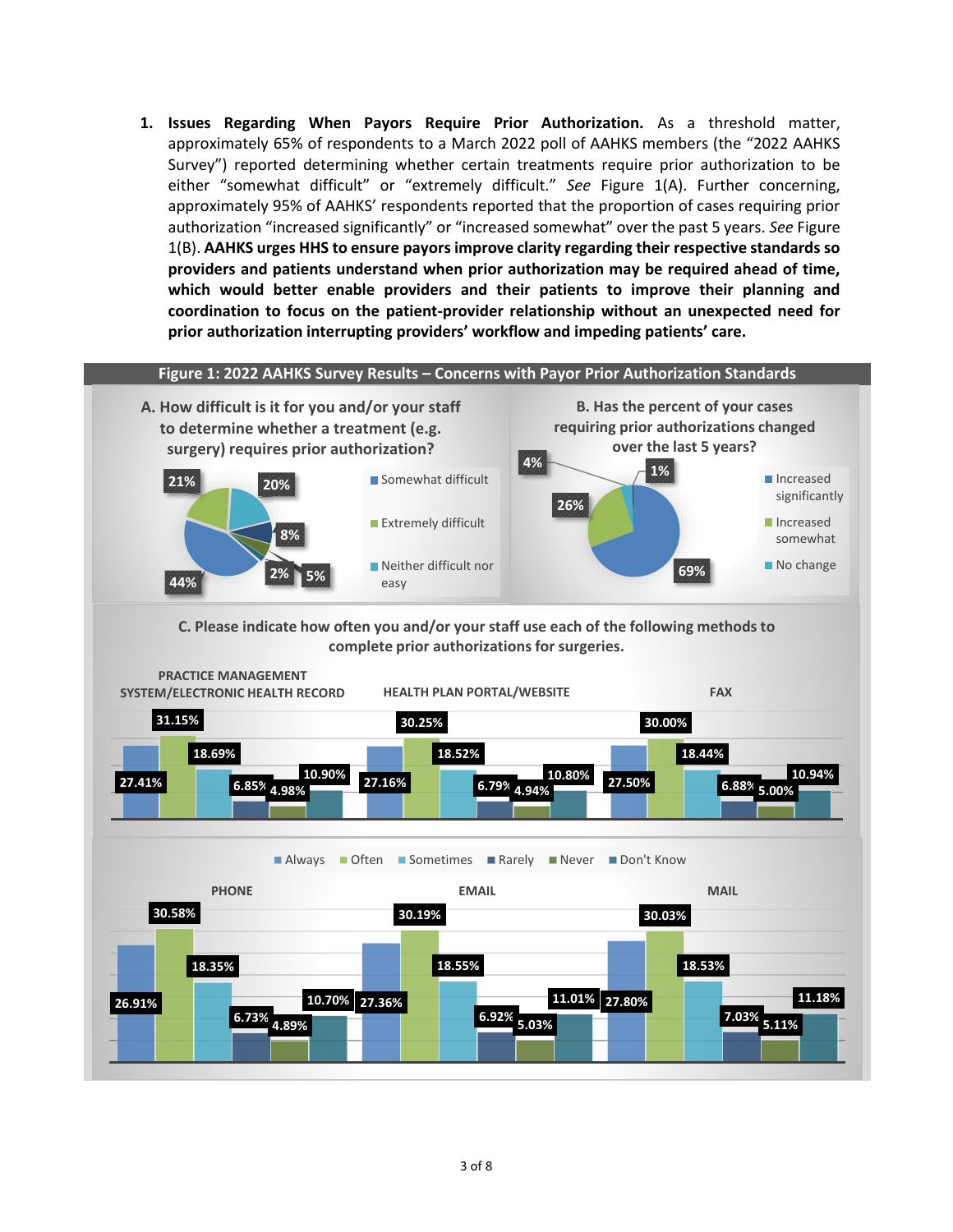**2. Methods Payors Require Providers to Use to Make Prior Authorization Requests.** The information in Figure 1(C) highlights the inefficiency underlying the current prior authorization system with respect to the varying methods providers use to complete prior authorizations for surgeries. Approximately one-third of AAHKS' respondents "always" use each mode of communication noted on the 2022 AAHKS Survey—including practice management systems, electronic health records (EHRs), health payor portals/websites, fax, phone, email, and mail—to complete prior authorizations for surgeries. While these results indicate the need for more standardized communication between payors and providers, it also highlights the many different modes of communication pathways providers must use to complete prior authorization. Respondents complained of experiencing long hold times and dropped calls when attempting to complete prior authorization by phone, which highlights the current inefficiency of existing communication methods. Additionally, only approximately one-third of respondents stated they "always" use practice management systems/EHRs or health payor portals/websites, which may indicate that a significant portion of providers may face issues transitioning to electronic prior authorization.

**AAHKS urges HHS to encourage payors to improve and better streamline existing providerpayor communications pathways, which AAHKS believes might be a step towards decreasing providers' prior authorization burdens without first requiring broad and burdensome systemwide implementation of electronic prior authorization standards.**

**3. Clinical Criteria on Which Payors Base their Prior Authorization Standards.** Less than 1% of respondents to the 2022 AAHKS Survey stated health payors always base prior authorization criteria on evidence-based medicine and/or guidelines from national medical specialty societies, while a significant 46% of respondents stated payors rarely used such data in prior authorization criteria. Approximately 87% of 2022 AAHKS Survey respondents perceive prior authorization of having a "significant negative impact" or a "somewhat negative impact" on clinical outcomes. *See*  Figure 2. While these are merely survey results, AAHKS believes these findings and the overall inconsistency and lack of transparency regarding the criteria and expertise upon which payors develop their prior authorization standards indicate a significant need to streamline prior authorization according to the best evidence-based practices.

**AAHKS encourages HHS to recommend payors base prior authorization criteria on peerreviewed, evidence-based medicine and guidelines from national medical specialty societies reviewed by qualified experts to ensure better alignment with the clinical process and enable providers and their patients to better understand the criteria payors use to make prior authorization determinations.**

4. **The Qualifications of Payor Staff Reviewing Prior Authorization Requests for Payors.** AAHKS also recommends HHS ensure that the payor staff who review and make determinations in response to prior authorization requests have the adequate, appropriate, and specific qualifications required to be able to make such determinations using payors' evidenced-based clinical criteria.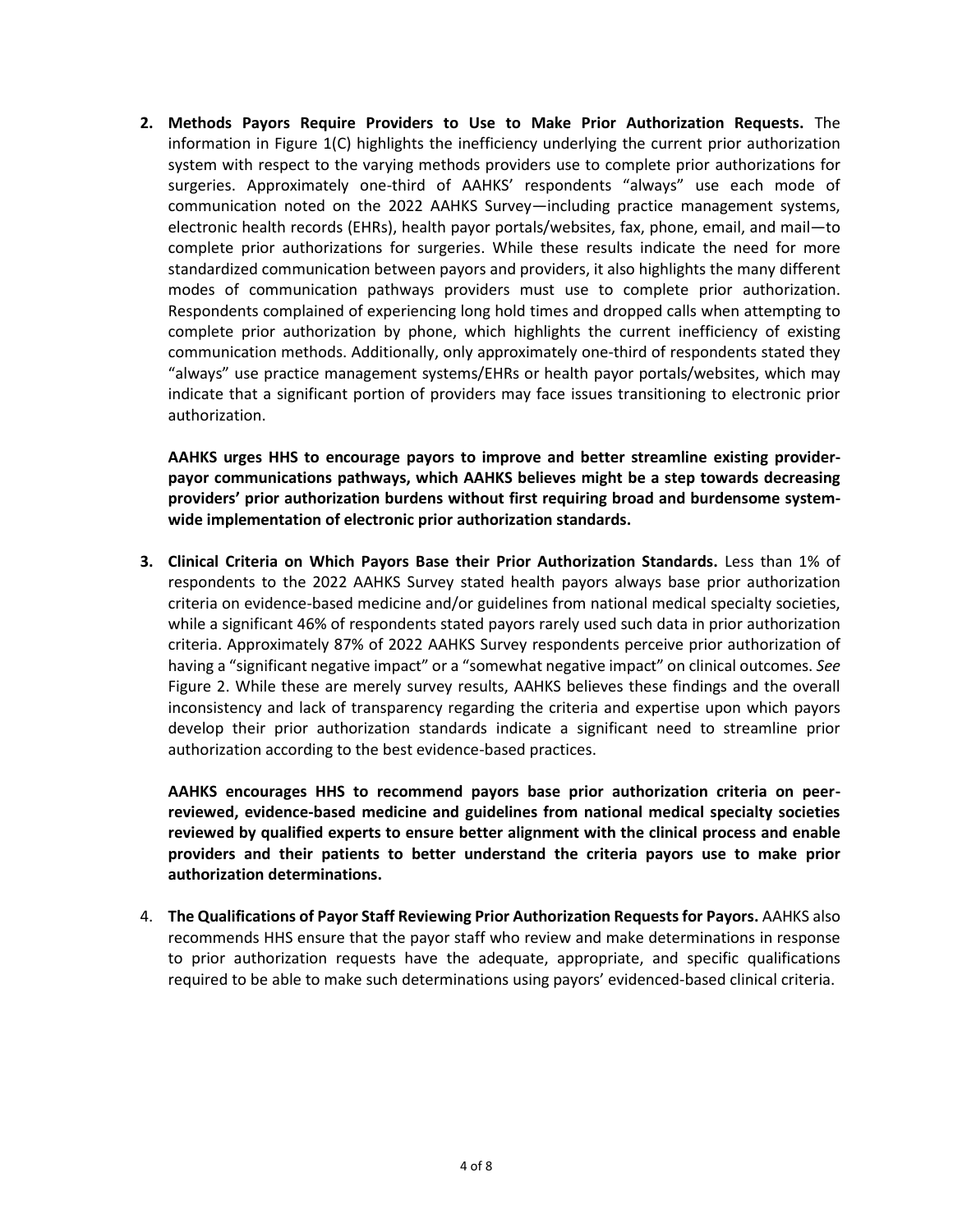

## **II. Healthcare Attachment Standards**

**AAHKS supports further testing of both attachment standards in the context of prior authorization and encourages that adoption of any one standard should coincide with other policy solutions that address underlying payor policies and the burdens providers may face implementing Health IT systems that incorporate such attachment standards.**

As ONC cites in the IFR, both the document-based exchange Consolidated Clinical Document Architecture (C-CDA) base standard and the FHIR base standard that uses standardized application programming interfaces (APIs) lack testing and implementation specific to prior authorization. As both enable interoperable exchange and have their respective benefits, as well as anticipated drawbacks, AAHKS supports use of the least burdensome standard that would speed up or simplify the prior authorization process. As such, AAHKS encourages ONC to consider provider burdens in the context of prior authorization as it examines both attachment standards.

## **III. Impacts on Patients**

**AAHKS urges ONC to consider anchoring adoption of any standards, implementation specifications, and certification criteria to advance electronic on being patient-centered with regard to efficiency and simplicity.** The current prior authorization framework imposes barriers and delays for patients that may jeopardize patients' health. Approximately 57% of respondents to the 2022 AAHKS Survey indicated patients whose treatment requires prior authorization always or often experience delays in access to care. While 37% of respondents indicated prior authorization would rarely change the care the provider would provide to their patient, almost one-third answered "sometimes." Additionally concerning, 54% of respondents stated issues related to prior authorizations sometimes lead to patients abandoning their recommended course of treatment. *See* Figure 3. As such, if ONC proposes to adopt new standards, AAHKS encourages standards that expedite and simplify the prior authorization process to reduce distractions that draw providers' focus from their patients. Prior authorization standards should minimally impact covered services, which—by definition—should be covered under a patient's health payor and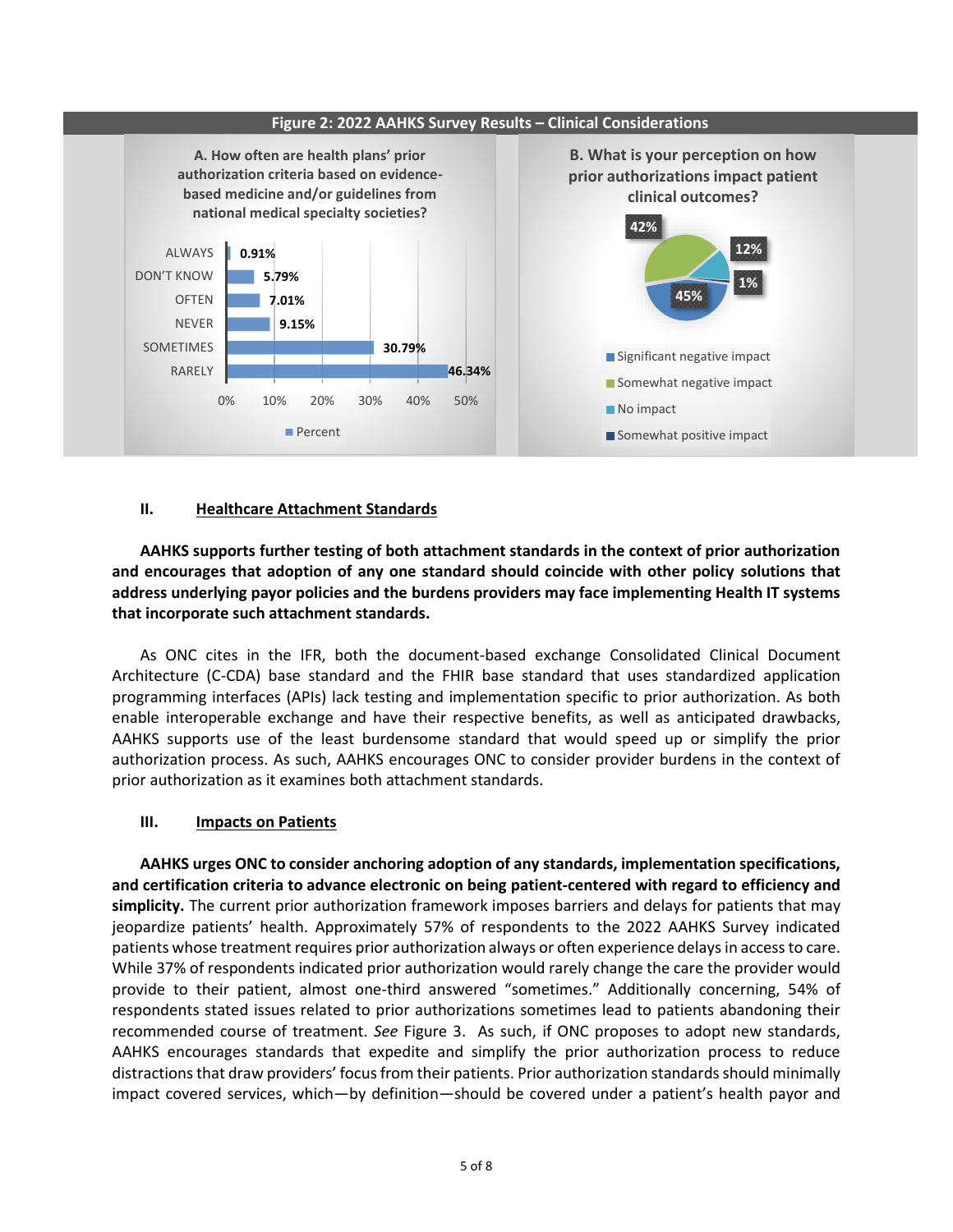should not be subject to delays of prior authorization. Additionally, AAHKS urges HHS to impose timelines on payors to reduce delays to patient care that result from prior authorization requirements.



## **IV. Impact on Providers**

**AAHKS urges HHS to consider the already high burdens providers face under current payer prior authorization requirements as it considers standards that could potentially lead to imposing additional burdens.** Providers already face high administrative burdens when complying with current prior authorization requirements. Approximately 52% of respondents to the 2022 AAHKS Survey describe burdens associated with the prior authorization as being "extremely high," while 42% of respondents described the burdens to be "high." *See* Figure 4. Approximately 70% of respondents reported employing full-time staff dedicated exclusively to prior authorization. The ONC HIT Strategy noted prior authorization as a cause of burnout for providers. 4

 $\overline{a}$ 

<sup>4</sup> *See* ONC HIT Strategy at 23.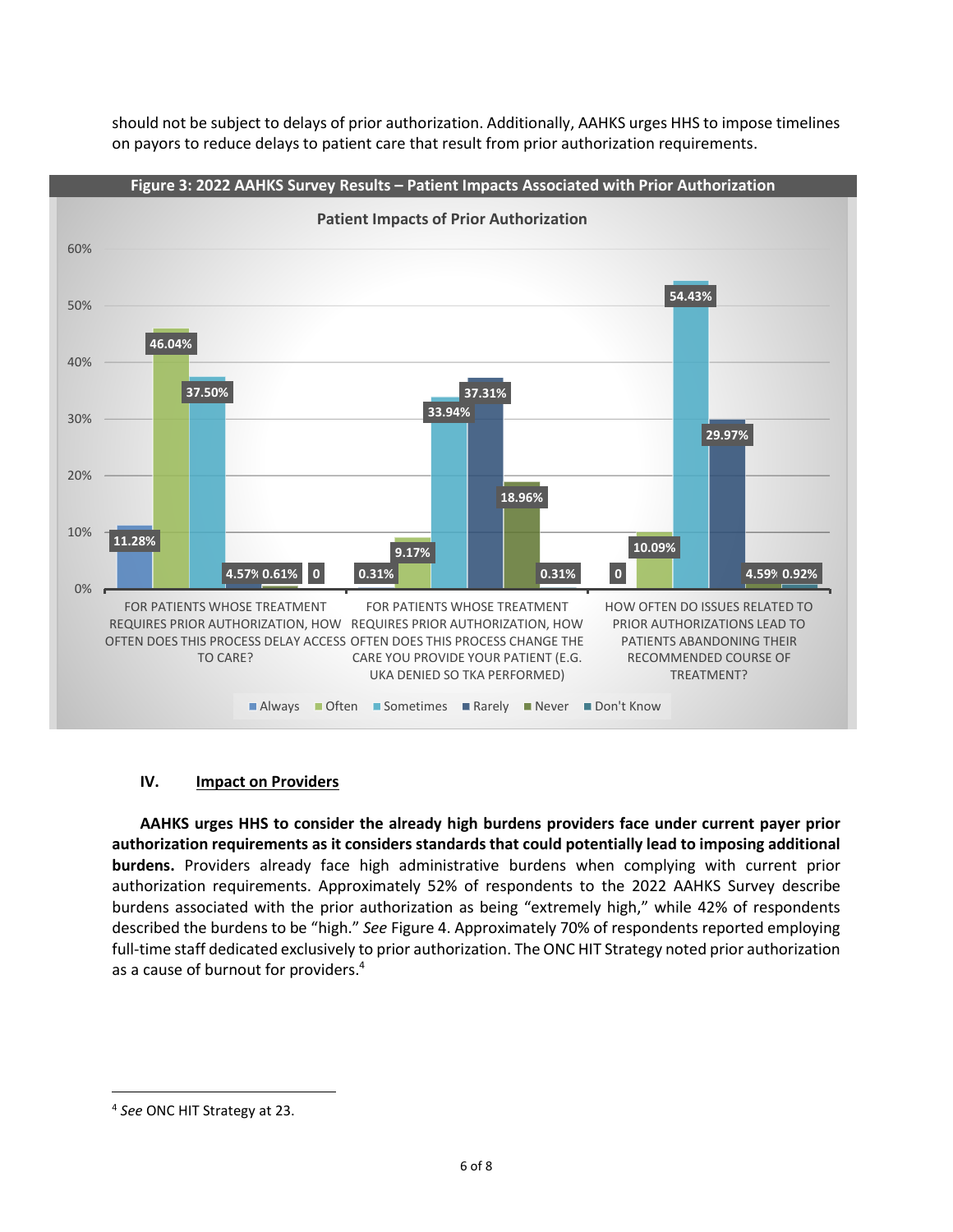

**AAHKS believes the additional burdens ONC would impose through mandated adoption of standards, implementation specifications, and certification criteria to advance electronic prior authorization justifies support to ensure providers do not entirely bear the costs of system-wide adoption.** Under the current framework of payors creating prior authorization standards and ONC creating corresponding certified EHR standards in response to payor covered standards, certified EHR developers pass costs on to providers who must purchase these systems. **AAHKS believes the costs of removing patient barriers should not be born solely by providers who would need to upgrade their EHR systems to implement new ONC standards that help increase efficiency for payors to continue building**